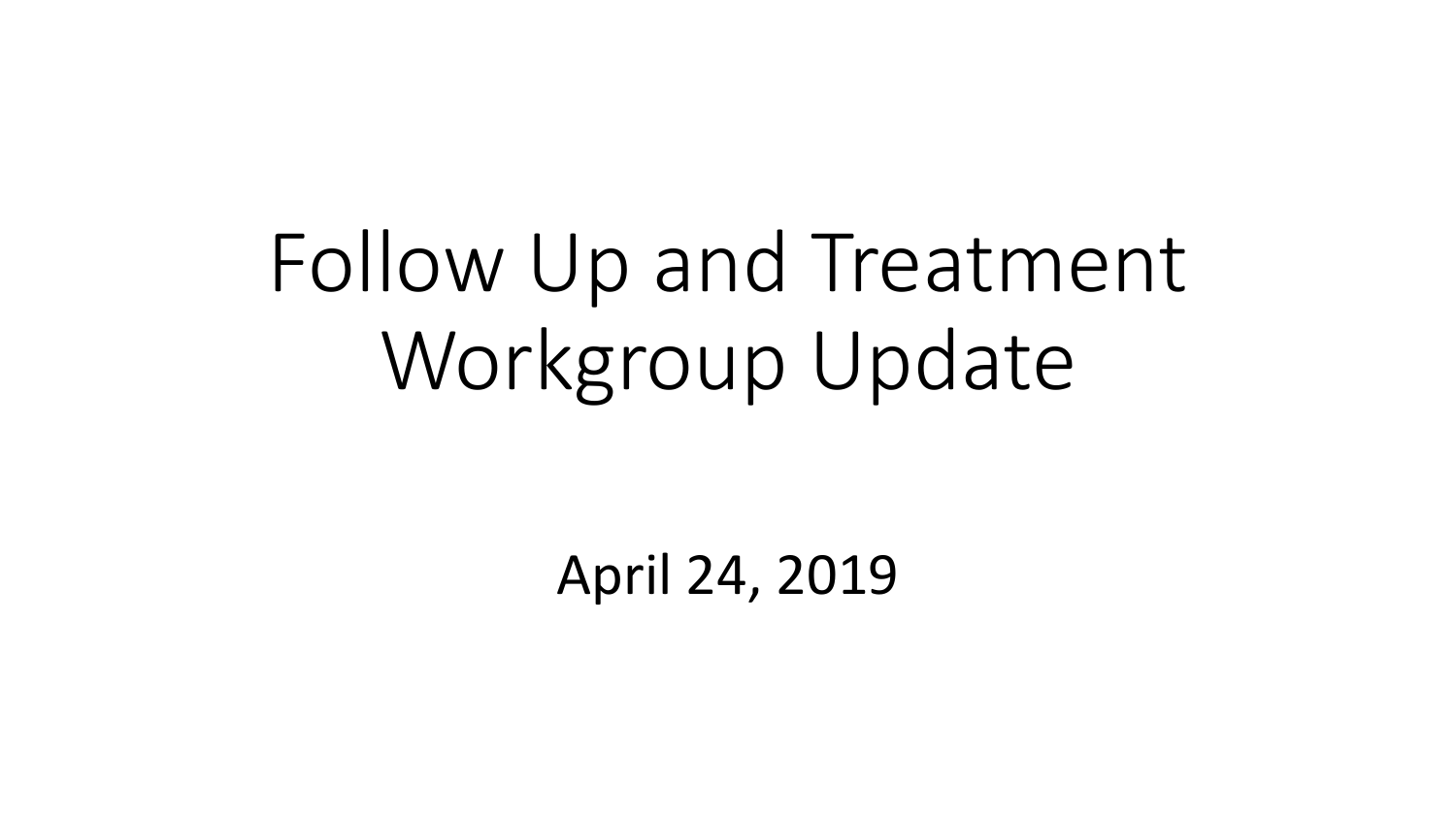### 2019 Follow-up and Treatment Workgroup

### **ACHDNC MEMBERS**

- Jeffrey P. Brosco, MD, PhD (FUTR Chairperson)
- Susan A. Berry, MD
- Kyle B. Brothers, MD, PhD
- Kamila B. Mistry, PhD, MPH
- Annamarie Saarinen

#### **ORGANIZATION REPRESENTATIVES**

- Christopher A. Kus, MD, MPH (FUTR Co-Chair) Association of State & Territorial Health Officials
- Robert J. Ostrander, MD American Academy of Family Practice Physicians
- Jed L. Miller, MD, MPH

Association of Maternal and Child Health Programs

#### **WORKGROUP MEMBERS**

- Sabra A. Anckner, RN, BSN
- Tracey Bishop
- Amy Brower, PhD
- Luca Brunelli, MD, PhD
- Christine S. Brown, MS
- Debra Freedenberg, MD, PhD
- Lawrence Merritt, II, MD
- Dawn S. Peck, M.S., CGC
- Margie A. Ream, MD, PhD
- Elna Saah, MD
- Joseph H. Schneider, MD, MBA, FAAP
- Marci Sontag, PhD
- Janet Thomas, MD  $_2$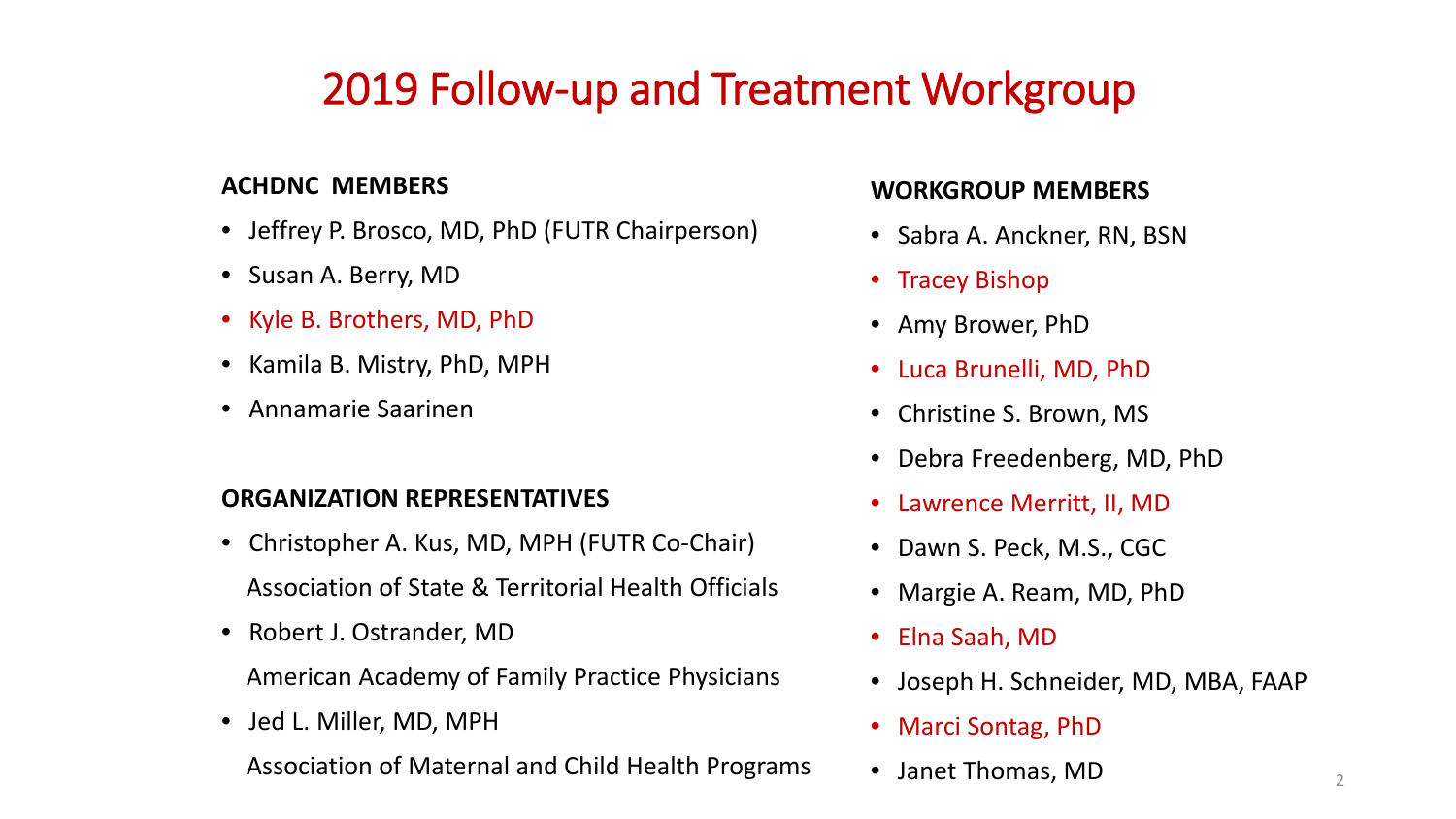### Newborn Screening Translational Research Network (NBSTRN) Amy Brower, PhD

- Longitudinal Pediatric Data Resource (LPDR)
	- This tool enables clinicians, researchers, parents and patients to enter health information in a secure centralized system.

Goal was to create a minimum set of questions and answers from the LPDR for use by State Newborn Screening Programs

• > 2500 Questions to 4 Questions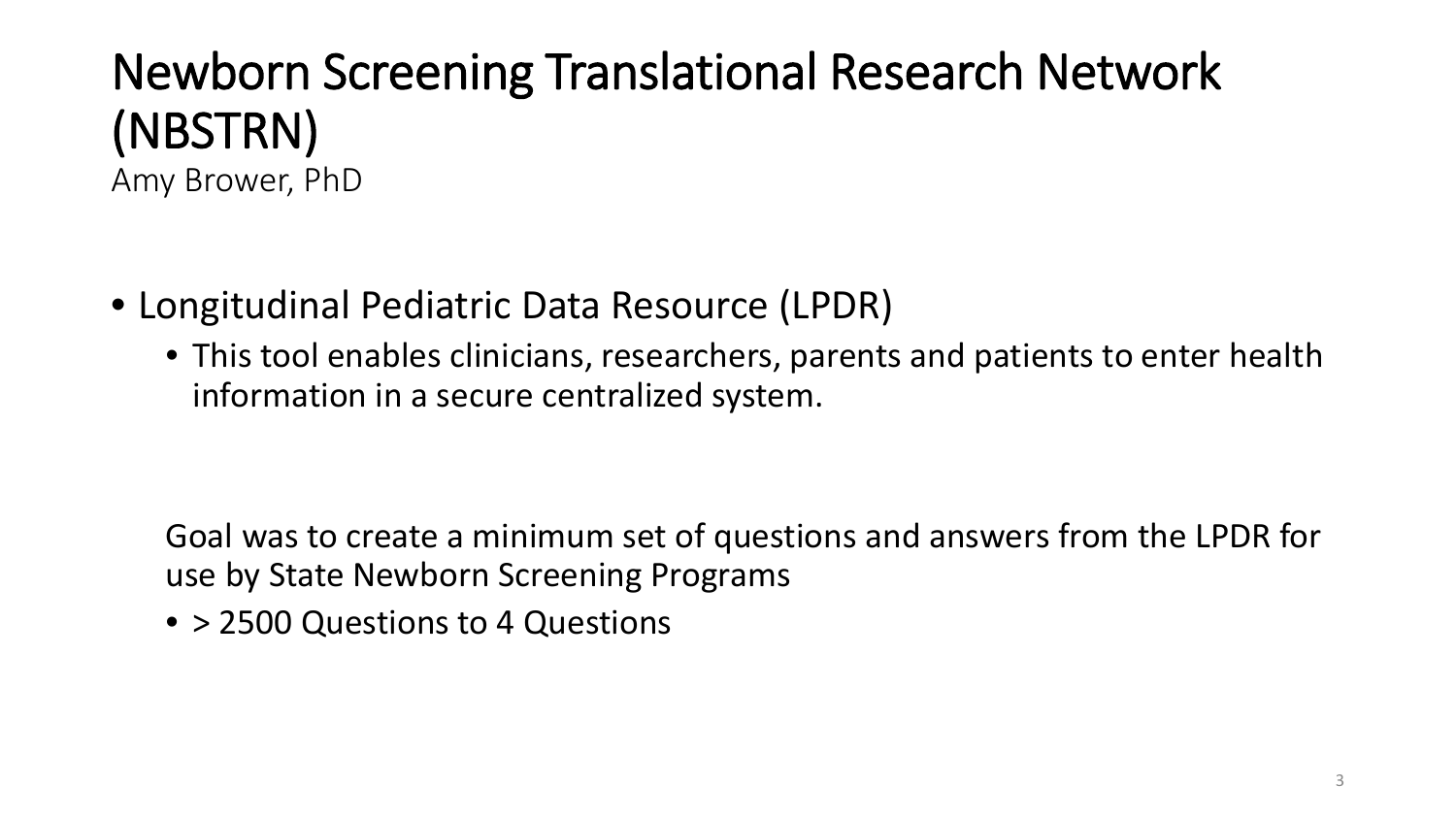## Newborn Screening Technical assistance and Evaluation Program (NewSTEPS) Long-Term Follow-up

Marci Sontag, PhD

Minimum Question Set for Public Health – developed in partnership with NBSTRN

- Diagnosis
- Date of appropriate first intervention
- Are they alive?
- Within the last 12 months did the child receive care and treatment specific to the diagnosis? Type of care provider?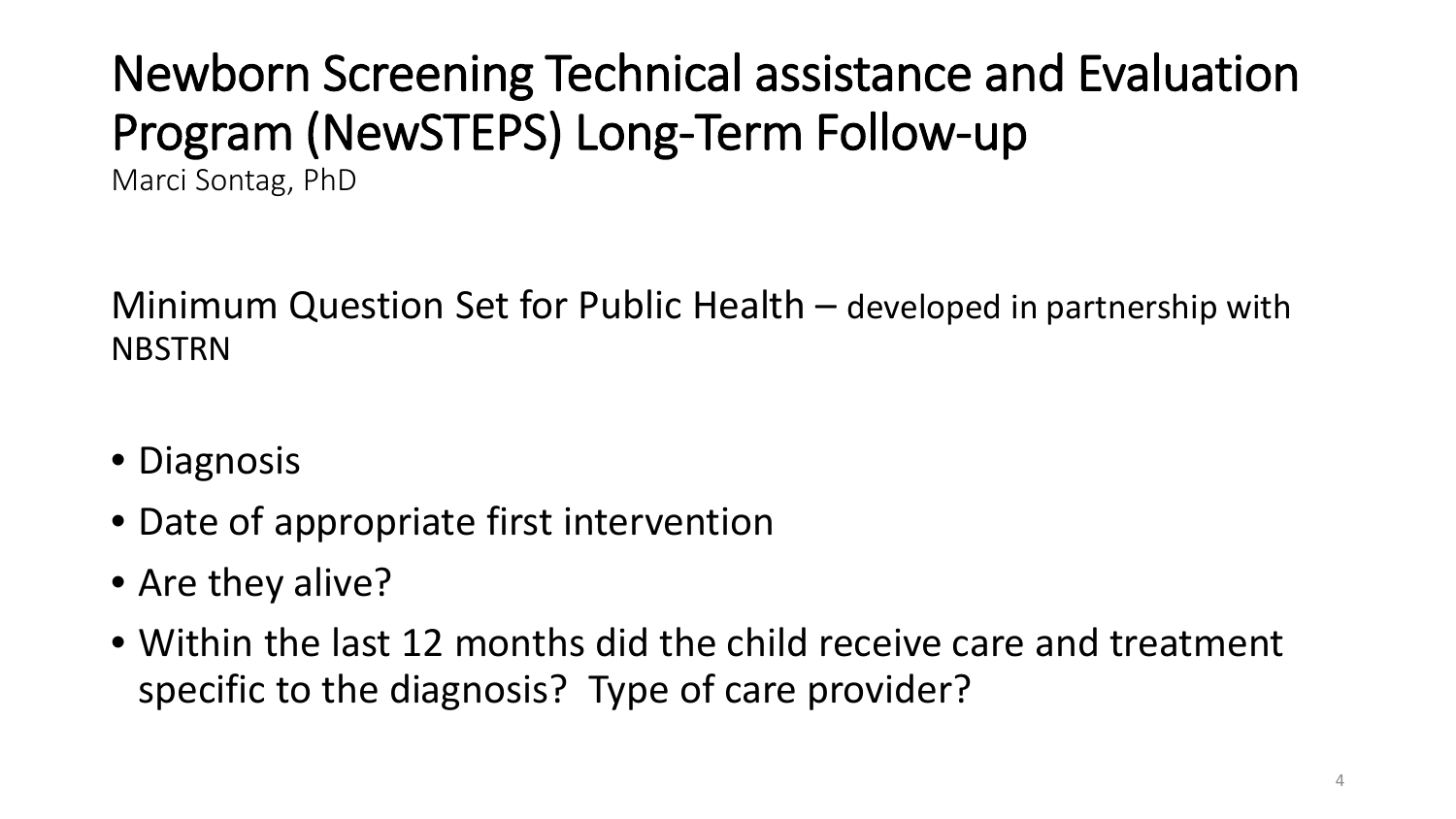### Minimum Data Set

Question:

Would the Committee approve of the FUTR Workgroup thinking about a proposal that would encourage states to utilize a minimum data set for program evaluation?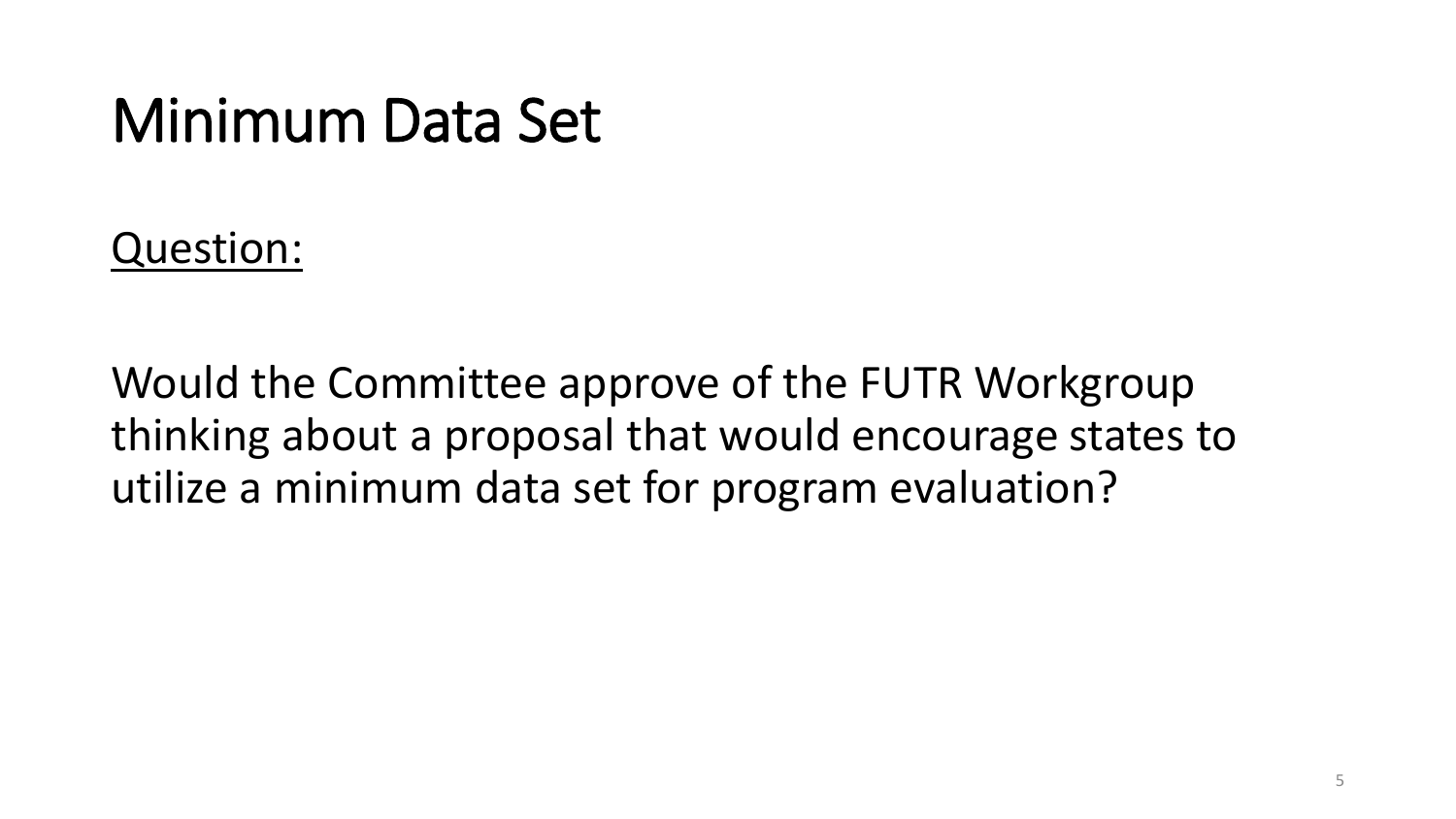## Consent and Confidentiality

- Discussion of risk of potential harm of identifying individuals
- In smaller states, it is a significant concern
- Communities vary in their willingness to consent to share their information
- Labs can be a barrier to consent
- It is important for families to know that part of consent is the ability to reconsider consent throughout the study period